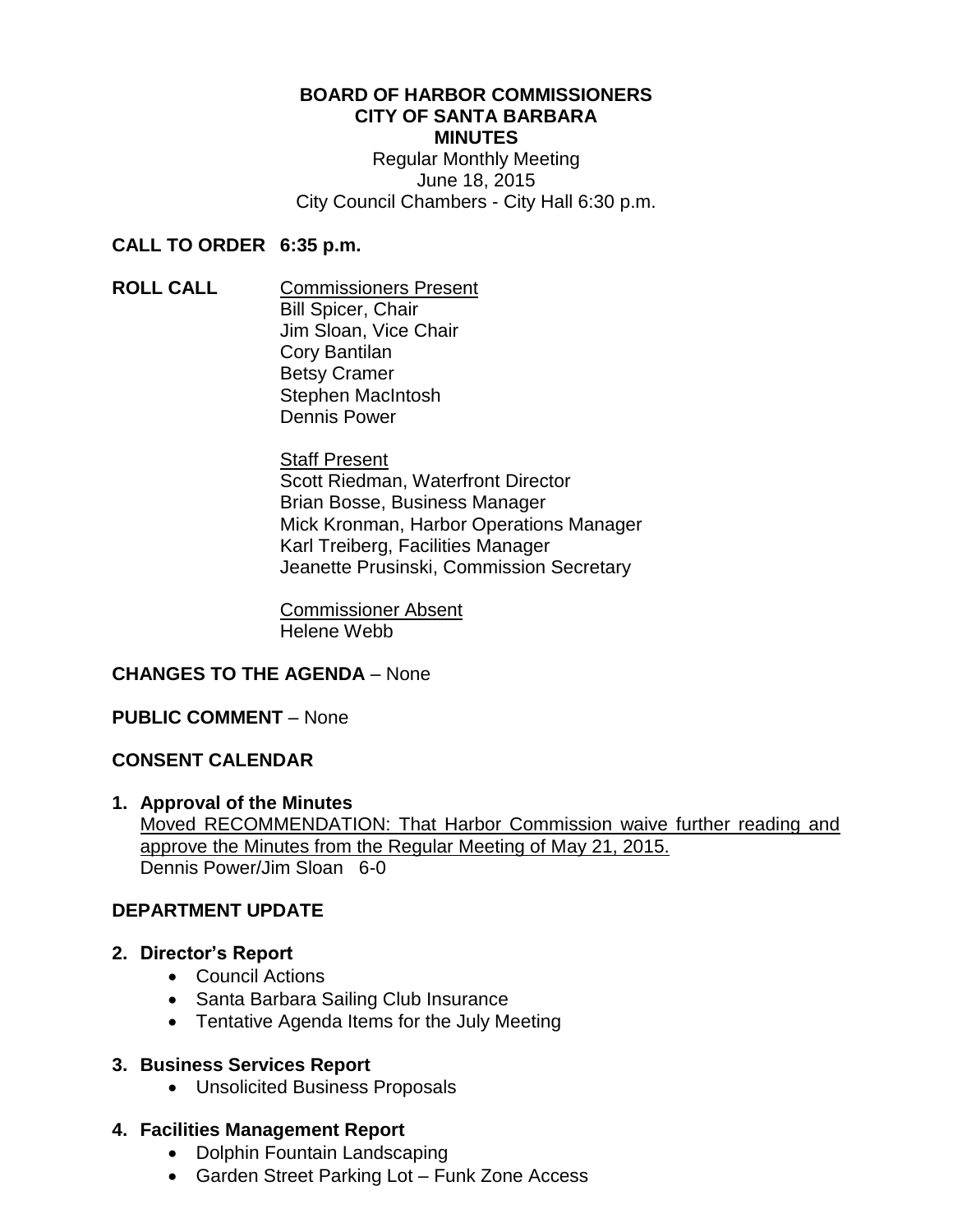Harbor Commission Minutes June 18, 2015 Page 2

## **5. Harbor Operations Report**

- Harbor Patrol Conducts Rare Island Assist
- Boater's Truck Sinks at Harbor Launch Ramp
- Mayor Signs Support Letter for AB 226 Fisherman's Markets
- Fisherman Files Suit Against Plains All-American Pipeline
- Independence Day Celebration
	- o Information regarding the fireworks show, music, food, and parking at the waterfront for the 4th of July celebration is available online at <www.SantaBarbaraCA.gov/SBFourth>

#### **NEW BUSINESS**

### **6. Appeal of Slip Permit Termination for Slip 2-B-013, Mr. Tim Korner**

**RECOMMENDATION:** That Harbor Commission consider Mr. Tim Korner's appeal of a slip permit termination for slip 2-B-013 in Santa Barbara Harbor; and take action to either:

- A. Uphold the slip permit termination; or
- B. Uphold Mr. Korner's appeal.

Brian Bosse presented Tim Korner's slip permit termination for berth 2B013. Mr. Korner did not pay his monthly slip rent and liveaboard fees since March 1. The slip permit was terminated effective May 5 due to nonpayment and the account was closed with a remaining \$1,638.15 balance due. Because Mr. Korner has not removed his vessel from the slip, visitor fees commenced May 5 and accumulated to \$3,218.20 as of June 17.

Speaker:

- Tim Korner, Slip Permittee and Liveaboard at berth 2B013, says he had a tough year due to his wife's disability and subsequent hospitalization. Mr. Korner acknowledges a poor payment history and says he is doing better because his wife is now in a residential facility and he has new employment. He promises to pay his bills on time.

Motion died on A for a lack of a second. Uphold the slip permit termination Cory Bantilan/ (no second)

Motion failed on B due to a tie. Uphold Mr. Korner's appeal. Betsy Cramer/ Dennis Power 3-3 Yes – Betsy Cramer, Stephen MacIntosh, Dennis Power No – Cory Bantilan, Jim Sloan, Bill Spicer

Commissioners further discussed Mr. Korner's balance due and agreed upon a repayment of back due monthly rent and liveaboard fees in the amount of \$1638.15 by 5:00 p.m. on June 19, 2015. Further, within the next 30 days, payment of visitor charges between the balance of \$3,218.20 and \$1,638.15, which is \$1,570.05.